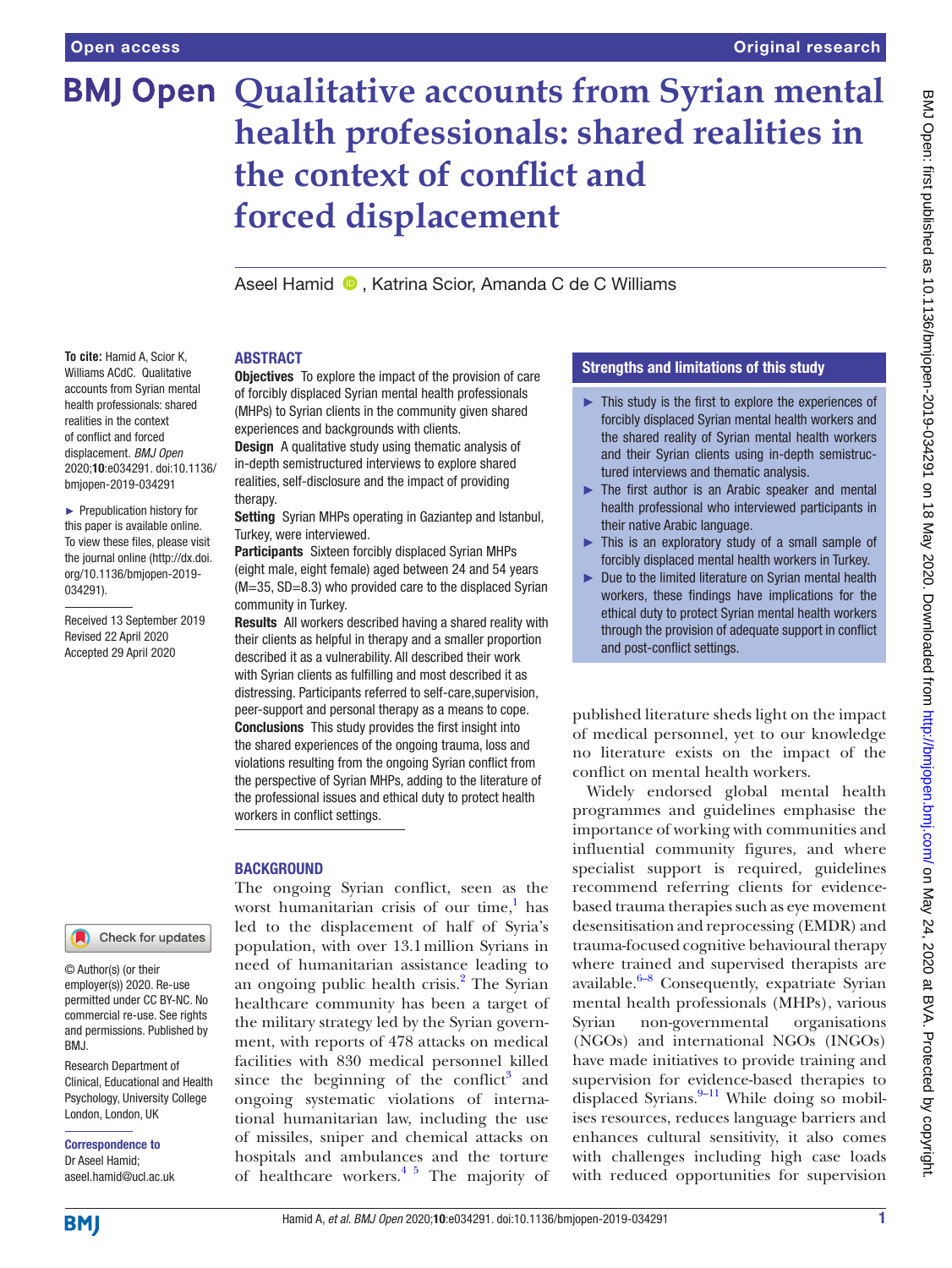given the lack of qualified supervisors relative to demand, with potential negative emotional consequences.

The term 'shared traumatic reality' refers to situations where both professional and client have been exposed to the same communal disaster, and 'double exposure' refers to health professionals' exposure both as professionals providing a service and as members of the community.<sup>12 13</sup> Most studies of a shared traumatic reality are based on quantitative enquiry. A qualitative meta-synthesis of studies of the impact of trauma work on trauma workers found themes related to emotional and somatic reactions to trauma work such as sadness, helplessness, nausea and despair, changes to schemas and behaviours such as questioning themselves and their lives and perceiving the world as unsafe. $^{14}$  While much research focuses on the potential negative consequences, recent research is acknowledging the potential for shared resilience in a traumatic reality.<sup>[15](#page-7-6)</sup>

Very little literature exists on Syrian MHPs warranting in-depth exploration to understand their context and experience. Despite intravariability and intervariability within Arab cultures, the influence of Syrian culture contributes to differential conceptualisations, processes and experiences such as kissing and hugging strangers in same-sex greetings, asking about family and offering food or drink given the deep-rooted values of family and hospi-tality in Arab culture<sup>[16 17](#page-7-7)</sup> likely influencing the MHP– client dyad. Given these Syrian-Arab cultural frameworks and the shared ongoing trauma reality of Syrian MHPs and clients, it is unclear what this reality looks like and it how differs (or not) from a context of Western mental healthcare.

In a typical Western therapeutic context, self-disclosure is used cautiously, occurs infrequently and often relates to MHPs' professional background rather than personal details[.18](#page-7-8) Disasters, regardless of geographical location, often create boundary ambiguity between the personal and professional with the penetration of demands from neighbours, friends and acquaintances, which can lead to burnout and strong countertransference arousal responses.<sup>[19](#page-7-9)</sup> A shared traumatic reality creates a feeling of universality leading to increased MHP self-disclosure.<sup>20</sup> Appropriate self-disclosure allows the MHPs, as the 'wounded healer', $21$  to show their resourcefulness and to instil hope in clients of healing and recovery<sup>22 23</sup>; at the same time, increased self-disclosure within a shared reality can increase MHPs' vulnerability for distress.<sup>24 25</sup>

It is unclear how or whether MHPs' self-disclosure, in any capacity, features within these therapeutic dyads. It is expected that a shared reality in the context of Syrian culture may lend itself to MHPs' self-disclosure, particularly within Turkey where Syrians are living within a small city, and that there are very few MHPs relative to residents. Many Syrian MHPs are themselves forcibly displaced, have witnessed and experienced traumatic events and, given the ongoing nature of the conflict, have an ongoing sense of hopelessness and loss. The term 'forcibly displaced' is used throughout this paper to

capture those who are seeking asylum as well as refugees. The Syrian MHP–client dyad creates a shared reality that, to the researchers' knowledge, has not been explored. An investigation of this context is warranted, along with what allows Syrian MHPs to continue to function in their capacity as healers, and what coping consists of within a displaced Syrian context.

This research aims to generate knowledge carved directly from Syrian MHPs' experiences of providing therapy within a shared Syrian culture and displacement context.

## **METHODS**

Semistructured interviews were conducted in Arabic by the first author (AH) with forcibly displaced Syrian MHPs across two cities in Turkey, Istanbul and Gaziantep, the latter being a city 97km north of Aleppo, Syria, in August and November 2017. Turkey is home to the largest number of Syrian refugees and the majority live along the southern border, with around half a million Syrians living in Gaziantep, a city used as a hub for cross-border support, hosting Syrian and INGOs. Trauma Aid UK, an INGO who provide specialist trauma training for Syrian health professionals in Turkey, facilitated the recruitment of participants.

The interviewer, AH, is a female Iraqi British MHP with clinical experience of mental health and conflict, conducting research as part of her doctoral thesis. It is likely that her characteristics have influenced all levels of the research cycle. Through reflexivity, AH used her clinical experience and cultural background to place herself in a unique position to carry out this research using experiential knowledge to enhance understanding. Participants were open to discussion during interviews, and all expressed keenness to participate given the potential for this research to help others.

The study aimed to (1) investigate the nature and influence of the shared culture and experiences of forced displacement within the Syrian MHP−client dyad, (2) explore the nature and impact of MHPs' disclosure of shared experiences and (3) examine the perceived impact of providing therapy on MHPs and the associated means of coping. Reporting adheres to the Standards for Reporting Qualitative Research recommendations.<sup>[26](#page-7-14)</sup>

# **Participants**

Participants consisted of a purposive sample of 16 forcibly displaced Syrian MHPs residing in Turkey working with Syrian clients, aged between 24 and 54 years (M=35, SD=8.3), 8 male and 8 female, 12 psychologists and 4 psychiatrists. Participants were recruited through Trauma Aid UK's mailing list and word of mouth. All participants were given information sheets and consent forms (in Arabic). Participants were aware prior to interview that participation was entirely voluntary, the interviewer was not affiliated with Trauma Aid UK, and all information provided would be encrypted, stored securely and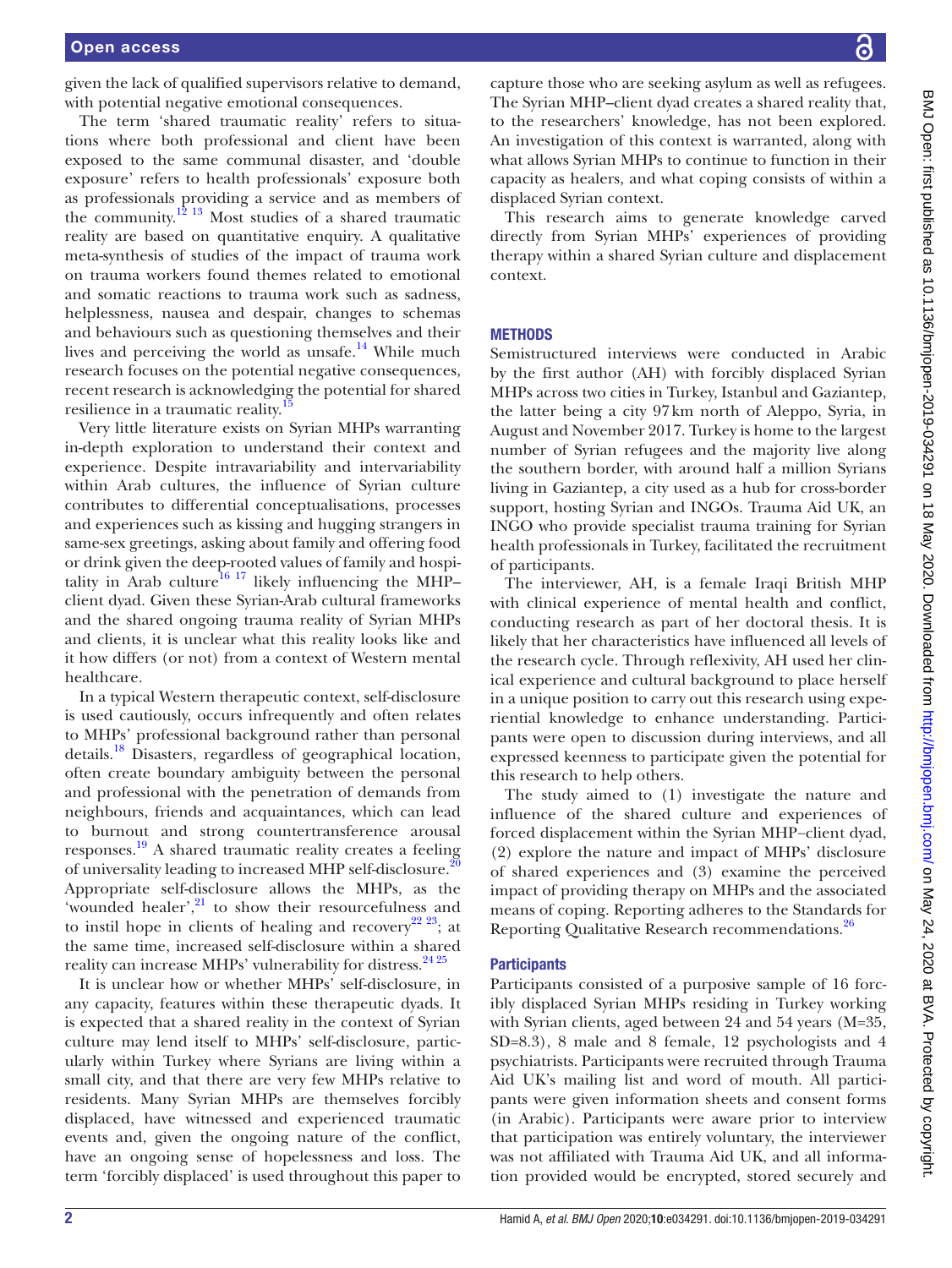anonymised through the use of identification codes throughout analysis and dissemination. Permission for audio recording was sought and granted. Interviews were recorded using the Olympus DS-3500 recorder which protects against unintended access by a 128-bit real-time file encryption. Interviews were conducted either in Gaziantep  $(n=11)$ , Istanbul  $(n=3)$  or via Skype  $(n=2)$  and lasted between 40 and 70min. The sample size was determined by data saturation; the degree to which new data repeated what was expressed in previous data.<sup>[27](#page-7-15)</sup>

## Measurement and analysis

The interview schedule was guided by the research questions and structured in a way to encourage participants to tell their story using three basic narrative structures; a beginning (such as 'In what way do you experience similarities between you and your clients?'), in which the setting was described, a middle which contains a series of obstacles and attempted solutions (eg, 'Do you talk with your clients about your own experiences?') and an ending or resolution (eg, 'What resources do you draw on that help with the challenging aspects of doing therapy?').<sup>28</sup> Given that little is known in the literature about this sample, open-ended, exploratory questions were used $^{29}$ as well as externalising questions derived from a narrative approach to encourage participants to feel more comfortable to have an open dialogue. $30$  The research aimed to be grounded in examples and these were elicited where relevant.<sup>31</sup> There were no changes made to the interview schedule over the course of the research.

A thematic analysis was conducted by AH using an inductive approach following the six steps recommended by Braun and Clarke<sup>[32](#page-7-20)</sup> using NVivo V.11 software. AH and two bilingual British Syrian health professionals transcribed the interview from Arabic audio to English script, and each script was read and re-read and systematically coded, giving full and equal attention to each item. A peer researcher independently coded a randomly chosen transcript using the same procedure outlined above, and any discrepancies were resolved through discussion. AH used mind maps to construct a thematic structure while being mindful of personal biases and influences. These themes were reviewed with the research team (KS, AW) to discuss whether this was an accurate depiction; consequently, themes were renamed and reorganised. Data analysis took place between December 2017 and April 2018.

#### Patient and public involvement

No patients or members of the public were involved in the conduct of this research.

# **RESULTS**

#### Situating the context

Prior to presenting the main themes emerging from the interviews, the context in which the Syrian MHPs described working is presented here. Syrian MHPs spoke

of a number of facilitators to mental health provision. All participants referred to a number of specific psychological tools such as receiving psychological therapy training sessions as well as non-specific tools such as adopting an empathic, non-judgmental stance. Flexible ways of working through Skype or WhatsApp and providing therapy in people's homes also facilitated therapy. Participants spoke of the importance of psychosocial support including the use of psychological first aid and linking clients to activities and social centres.

The main thing is to provide people with their main needs, not only food and water but also their human rights. We tried to change the mentality of the psychologists and the psychological workers to be able to support the people affected by the crisis. (P5)

There were also a number of barriers. Participants reported feeling under pressure due to high workloads and consequently only being able to provide a limited number of sessions. Participants stated that clients were reluctant to talk about their mental health problems and traumatic experiences, especially sexual abuse, with a general stigma present within the Syrian community accompanied by a lack of awareness of psychology.

They always say: 'Am I a crazy person?' I face this word 'crazy' a lot. (P1)

Some expressed the need for more trained therapists, risk management staff and sensitive interpreters. Financial difficulties were described both as a barrier to the provision of adequate mental healthcare and training and to patients accessing services due to not being able to travel to sessions.

# Main themes

Analysis led to two overarching themes of shared characteristics and personal impact, with 6 themes and 10 subthemes; [figure](#page-3-0) 1 illustrates these themes.

#### Shared reality

#### *Empathising with experiences*

Syrian MHPs lived through war and were forcibly displaced themselves and directly and indirectly experienced traumatic events. This enabled them to empathise with clients' experience. All referred to this as an asset creating better understanding and trust within therapy.

…they have family who has been detained and I have family who is detained. Some have family who they have not seen for a long time and I too have not seen my family for a long time, because of the war… It lets you be more empathic, sometimes you be may be able to relieve him more…it makes you have more motivation, it makes you feel how much he is literally suffering. (P3)

A smaller proportion of MHPs gave examples of how sharing a traumatic reality led to unpleasant reminders,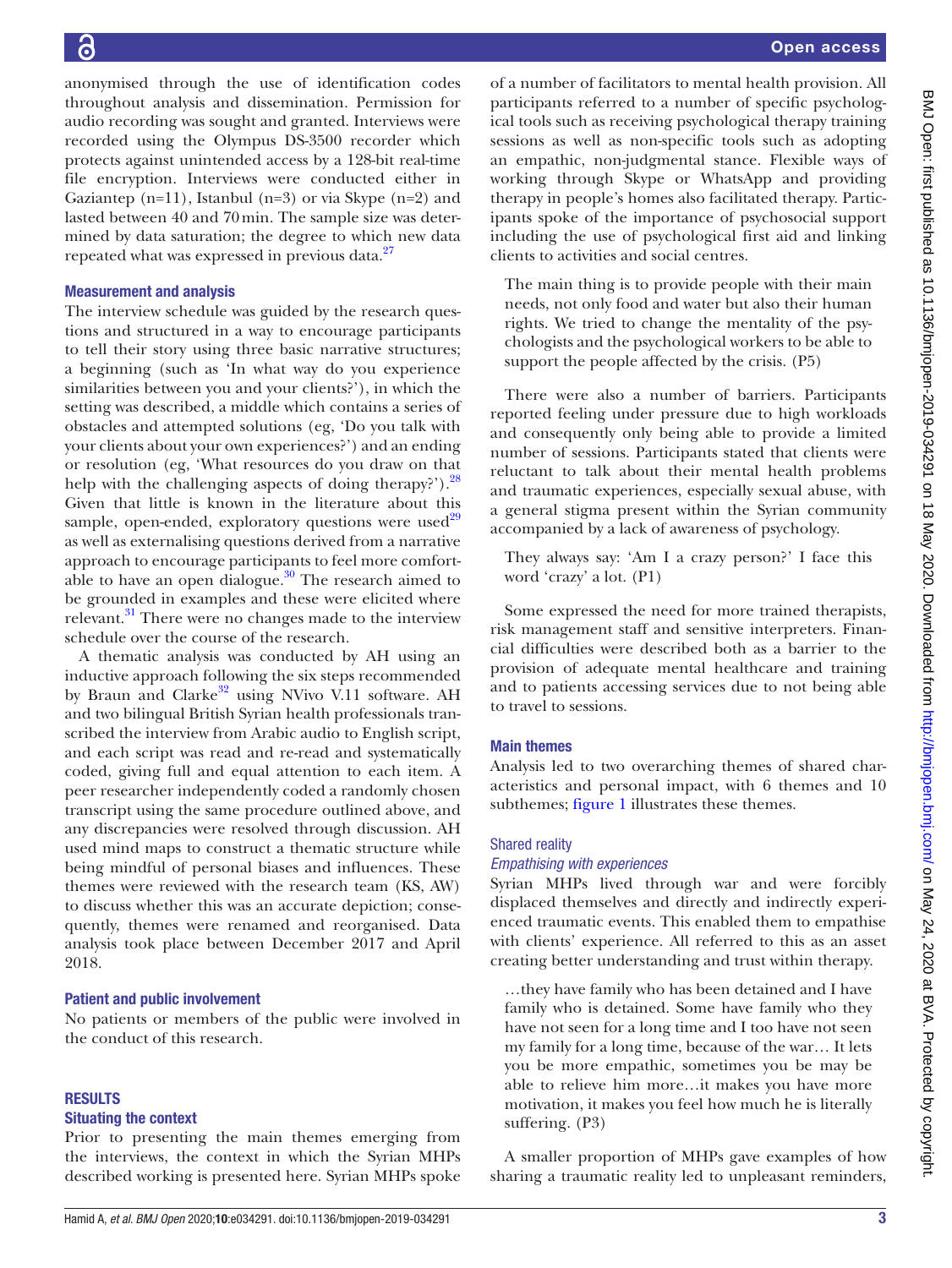



<span id="page-3-0"></span>Figure 1 Thematic map. Emergent overarching themes, themes and subthemes with participant endorsement.MHPs, mental health professionals.

some preferring not to go into too much detail to avoid over-identification and emotional harm.

…a male patient, he was in prison and was subject to a lot of torture… I always heard about these things but I never thought I will see it in reality. It was hard for me because afterwards I thought that my brother [who was imprisoned and possibly killed in Syria] might have gone through the same things. (P1)

I do not go into a lot of details with [the client] about the problem, so as not to empathise to the extent that I feel that our problem is one. (P16)

## *Understanding language and culture*

As well as having shared experiences, Syrian MHPs shared the language and culture of their clients. MHPs commented on how their nuanced understanding of Syrian dialects allows them to link a clients' dialect to their cultural, religious, political and social contexts. Their understanding of cultural and religious norms and practices such as the male–female relationship in relation to disclosing emotional experiences, physical touch and using words of comfort appropriately according to a clients' spiritual context was a useful tool.

We tried in our work to have females treat males but it did not work. This is in our culture, it is shameful for males to talk about his problems with females and this is why males prefer to talk with male doctor. So we started to refer males to males and females to us [females]. (P1)

So if [a client] says my son became a martyr, you don't just say 'oh ok' and write it down and then what… you make them feel that you heard them… and say oh Allah rest his soul, and Allah willing he's now in heaven and may his martyrdom be a reason for your redemption. (P3)

#### *Self-disclosure*

The majority of Syrian MHPs used self-disclosure as a tool in therapy with varied uses; to help clients see the MHP as an example of having overcome difficulties given their shared experience, or for political purposes to build the clients' trust given the tensions and conflicts within in Syria, particularly if clients come from different areas. One MHP noted that:

…[most of my clients] are originally from rural Aleppo and they speak in a different accent as I come from Douma…Patients ask me where I am from. This question could come from the fear inside them that I have different political views or I might report them to the Syrian regime. In this case, I tell them that I am from Douma which they know that it has gone through the same experience as rural Aleppo. (P14)

All MHPs gave disclaimers regarding self-disclosure, either relating to professional boundaries, their psychological approach or their social context. MHPs were more likely to use disclosure to reduce perceived power imbalances:

…when he comes to see a therapist or doctor, he thinks that the therapist/doctor comes from another planet and doesn't know the struggle that he goes through. So we talk about general issues like there's a lot of traffic, public transport is expensive, rent is going up for us as Syrians, living in Turkey is expensive …he feels that you've experienced the same struggle… (P3)

MHPs spoke about the importance of the use of professional boundaries as a way to protect the client, themselves and the relationship using contracts, fixed hours of contact and placing responsibility onto clients.

Sometimes the relationship becomes unprofessional when I start to use the phone to call them and see how they are doing. When [I feel this] … I reduce the number of sessions and give her the responsibility to make her…life choices. (P10)

This is what made a difference - listening to stories made me stronger and now I was able to override this feeling [of being overwhelmed by traumatic stories] and have immunity and I put a separation between me and the client so that I don't get affected. (P16)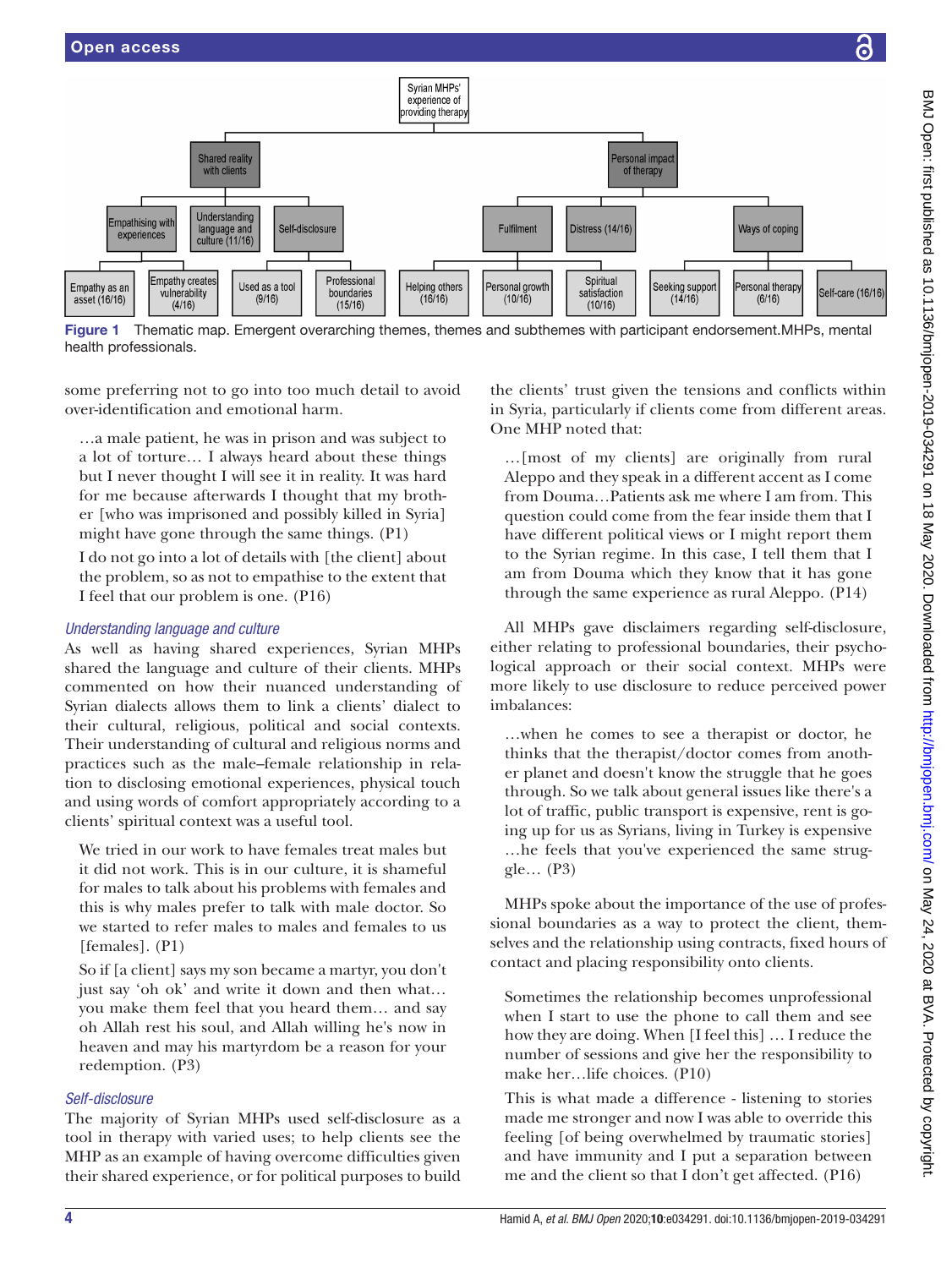# Personal impact of therapy *Fulfilment*

All MHPs spoke about how knowing that they have helped and relieved their clients was rewarding, and for some, this acted as a main motivator to help overcome the emotional difficulties of this work:

…the thing that protects me is to complete therapy [with a client] and see the improvement and change that happened. The person who came completely destroyed and began to love life… when you see the change…this is the biggest thing that pushes me through difficulties. (P16)

MHPs spoke about how their clients taught them things that enabled them to grow emotionally and that listening to difficult and traumatic stories over the years helped to make them more immune to distress as MHPs:

I used to tell my teacher I do not think I can treat people in the future because I lost my brother… she told me you will be able to do it because you are Syrian and you know Arabic and you will be a role model for those people who you will meet. Now [with time] I think this true because when I see Syrians who are struggling I can feel what they are going though. Jalaluddin Rumi said that the wound in your heart is the place where light enters you. (P1)

Most of the Syrian MHPs identified as Muslim and most also spoke about gaining spiritual satisfaction from helping others, with some saying that they felt their purpose was to be brought from the war to help others who are affected, and others saying they feel satisfied that God will reward them for their work.

# *Distress*

As well as the fulfilling aspects of therapy, MHPs also spoke about the personal negative impact of clients' traumatic stories*,* describing experiencing secondary traumatic stress and burnout:

At the beginning of my experience I was by myself with a lot of trauma cases I felt that I was burnt out… and that I was trapped. I was not happy, I started having nightmares because I was exposed to very big issues such as incest, physical and sexual assaults, losing body parts and suicide. (P1)

The other day I was working at the orphanage and I saw 11 people in oneday…this is a big number and causes pressure, mental exhaustion and burnout. Sometimes you're tired and you need to take a day off…your capacity becomes less…and this is…we all…this is burnout. (P3)

To be honest, sometimes at the end of the day I feel that I am unable to speak anymore, around 5.30 when we finish our work. (P4)

MHPs also mentioned feeling shocked by the traumatic experiences that their clients endured. This shock often

came with MHPs empathising and bearing witness to the reality that individuals experienced such atrocities, rather than seeing them as abstract events spoken about or reported in media outlets.

These were things…I only heard about and did not expect that it existed in reality and that I will see it in the real word. (P1)

I was shocked by what [the children] went through… (P10)

I used to think it's unbelievable all this pain happened to us, I can't believe to this extent; really is it possible that this shelling happened, these things happened inside prisons? (P16)

# *Ways of coping*

All Syrian MHPs had their individual ways of coping with the emotional impact of therapy. All spoke about the importance of seeking support and increasing their knowledge through supervision, resources or peer support:

Peer support is also important, your colleagues around you, it is not the same as supervision, but it helps. (P8)

You need to work with the skills and the responsibilities that you have, rather than trying to do things you're not qualified for…[K]eeping up with literature, Cochrane reviews and so on…I try to keep up to date. (P9)

MHPs also spoke about the importance of having support through friends or family to talk about their own difficulties:

Sometimes when I have problems in my life or with my son, it is hard to always listen to all people, sometimes it is a very simple thing but you feel you need someone to ask about you…you just need to talk to someone. (P4)

Six participants spoke about using personal therapy to cope with difficulties so that they can provide better care to their clients, despite this being stigmatised within the community and that this was often not spoken about:

Personal therapy is useful. First, it allows me to put myself in my patients' position, this makes me feel humble. Second, it gives me the chance to explore the perspectives of other therapists and how they see things. Third, when there is an issue that is overwhelming, personal therapy gives me the space to speak out about it. (PA)

On the social level, people still have stigma about psychology…we don't tell each other that we need help but we still go and seek the help. We still have the stigma about psychology treatment. (PA)

All participants spoke about self-care, often as spending time either with loved ones or alone without thinking or speaking about work and being around nature: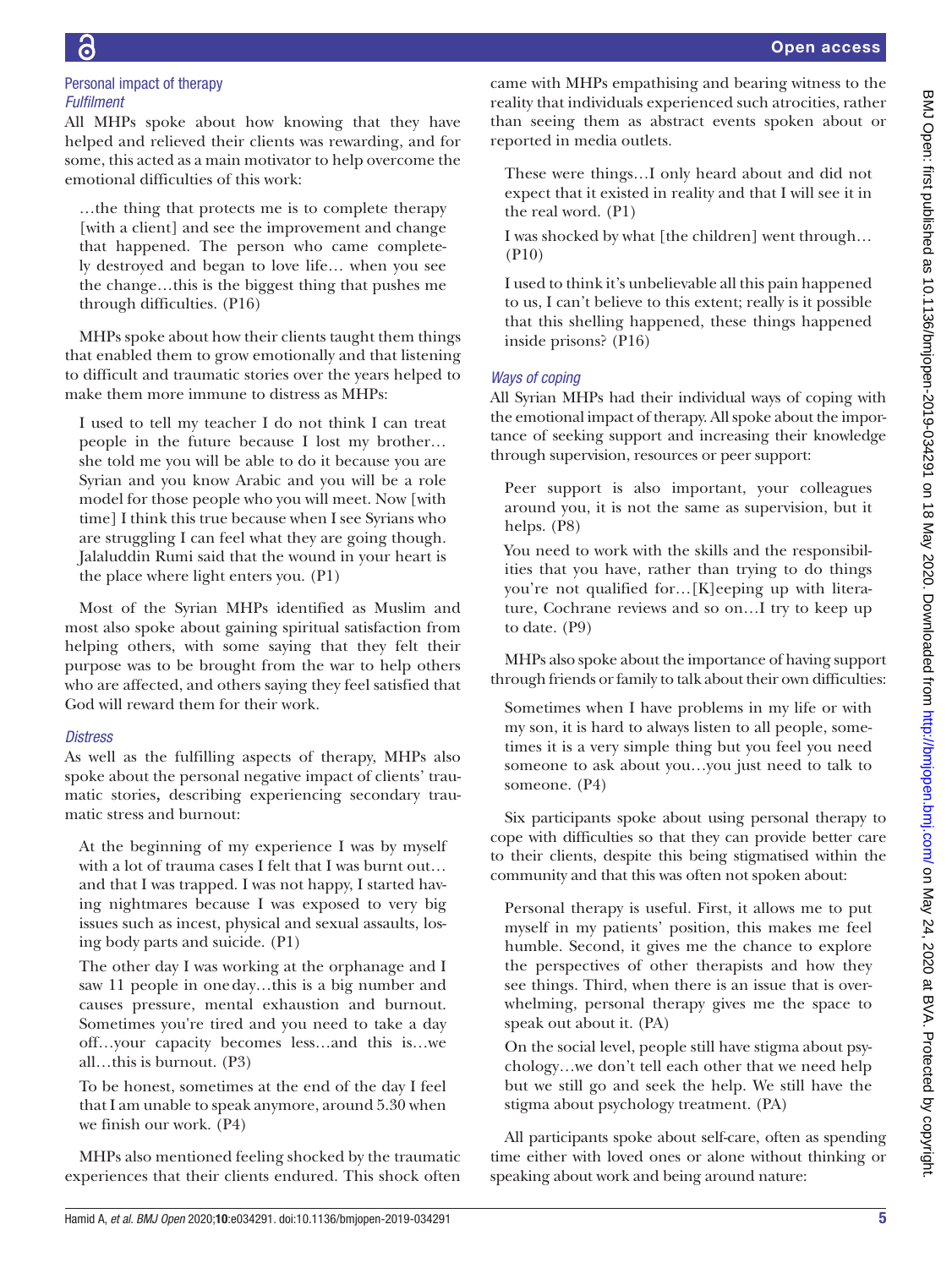Gaziantep has a lot of big and beautiful gardens where we go and spend time, sometimes we meet friends, but also sometimes you feel you just want to be on your own. (P4)

My wife has started to follow my cases and understand my work. She says to me 'where is the self-care?! You train on self-care but we want you to do self-care with us!' [laughter] she's like 'Let's go to the ocean this year', so we will go with the kids. (P9)

## **DISCUSSION**

To our knowledge, this is the first study to shed light on the experiences of forcibly displaced Syrian MHPs providing services to Syrians affected by conflict. This was a qualitative exploration of challenges faced by Syrian MHPs among the shortages of mental health provision, high case loads and emotional vulnerability in light of shared traumatic experiences with clients, while illuminating the satisfaction gained from providing therapy using multiple means of coping. The shared reality of practitioner and client enhances empathy and understanding and overcomes language and cultural barriers often present in these settings where there is a gap between the demand and supply of mental health services.

Published literature, particularly using quantitative methodology, tends to conceptualise positive and negative impacts of therapy provision as separate and mutually exclusive entities. However, a qualitative exploration of Sri Lankan MHPs working with Sri Lankan survivors of trauma described "an accumulated negative emotional impact but also to simultaneously contain positive, growthpromoting and personally satisfying aspects"[.33](#page-7-21) Another qualitative study of trauma therapists showed positive changes co-occurred alongside negative emotional impacts.<sup>[34](#page-7-22)</sup> These mirror this study's findings, where fulfilment and distress emerged as parallel themes relating to the overarching theme of the personal impact of therapy. There is a need to further investigate the coexistence and interaction of the positive and negative impacts of therapy provision, particularly where there is a shared reality. The concept of a shared resilience in a traumatic reality goes some way in understanding this, yet this concept has not been addressed sufficiently.<sup>[15](#page-7-6)</sup>

Syrian MHPs spoke about the shock of the human rights abuses inflicted on their clients by the Syrian government, including torture and sexual abuse, particularly early on in their working lives. This fits with broader qualitative research capturing shock as a theme experienced by counsellors in Sydney working in child protection services $35$  and child trauma therapists in America. $36$ Similarly, time and experience were key moderators of the negative emotional impact in both studies; more time and experience led to less distress and overwhelming emotions.

Previous research suggests that MHPs' own difficult experiences may facilitate empathic connection with

BMJ Open: first published as 10.1136/bmjopen-2019-034291 on 18 May 2020. Downloaded from http://bmjopen.bmj.com/ on May 24, 2020 at BVA. Protected by copyright BMJ Open: first published as 10.1136/bmjopen-2019-034291 on 18 May 2020. Downloaded from <http://bmjopen.bmj.com/> on May 24, 2020 at BVA. Protected by copyright.

clients, and this may allow MHPs to be more aware of the thoughts and feelings that clients invoke within them, facilitating helpful reactions to client material. $37$  The shared reality of all Syrian MHPs facilitated empathy, enhancing their sense of compassion satisfaction and bonding, allowing them to feel more competent in helping their clients. $20$  This shared reality also enabled greater understanding of cultural nuances and language; an important strength given the lack of available sensitively trained interpreters and that matching MHPs to clients based on language similarities has been shown to predict better therapy outcomes.<sup>38</sup>

In some cases, clients' war-related traumatic experiences reminded Syrian MHPs of their own experiences and some MHPs noted not going into too much detail about the clients' distressing experiences to avoid overidentification. It is unclear whether or how this may affect the therapy process, particularly when processing or reliving trauma, as theoretical underpinnings of both EMDR and trauma focused cognitive behavioural therapy require clients to bring to mind and/or verbalise necessary detail. Shared realities led to challenges that this data may not have captured. Literature on ethnic minority therapists working with ethnic minority clients reveals challenges including therapist overidentification leading to assumptions and potential clashes in cultural values,<sup>[39](#page-7-27)</sup> the latter also likely challenges for Syrian MHPs working with Syrians residing in a Turkish majority country.

Syrian MHPs in this study reported using self-disclosure cautiously while maintaining professional boundaries, despite theory on shared trauma in a traumatic reality predicting greater self-disclosure,blurred boundaries and burnout.<sup>[12](#page-7-4)</sup> It is possible that adherence to professional boundaries, encouraged by training sessions that many Syrian MHPs received, contributed to protecting participants from the experience of burnout. Syrian MHPs in similar social and financial situations to their clients reported using disclosure as a way to gain common ground, in contrast to more privileged MHPs actively not disclosing. Previous research with cross-cultural dyads showed that therapist self-disclosure was only perceived as helpful when used as an 'effective strategy for bridging perceived social and power distance'[.40](#page-7-28)

Longitudinal research with INGO workers showed that social support was associated with lower levels of depression, burnout, lack of personal accomplishment and greater life satisfaction<sup>41</sup>; self-care among Syrian MHPs was often located in the context of social support. MHPs need to have insight into their feelings and the ability to differentiate between the needs of the self and of the client.[42](#page-7-30) A number of Syrian MHPs described personal therapy as a helpful means to do this and as a way to cope with emotional distress despite a stigma surrounding this. MHPs experience barriers to disclosure of undertaking personal therapy with negative consequences such as being seen as incompetent. $23$  Syrian MHPs seeking personal therapy are likely to experience double stigma given that mental health problems have been described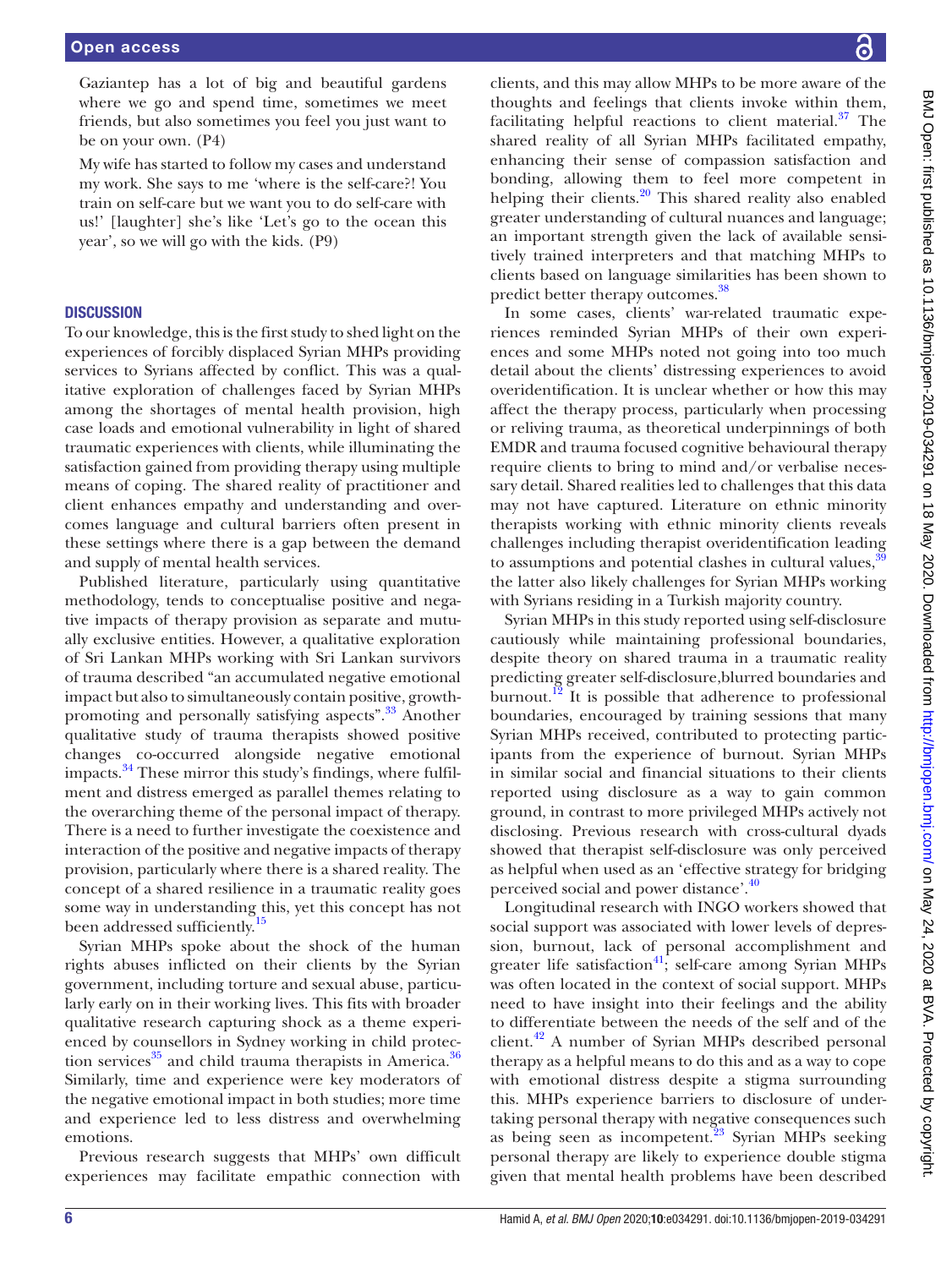among the Syrian community in this research as highly stigmatised, as well as within Arab communities overall.<sup>43</sup>

Syrian MHPs collectively experience the ongoing Syrian conflict on a daily basis through media outlets, while hearing first-hand accounts from clients, family and friends about the ongoing human rights violations committed in the context of the failure of the international community and law. This may damage their sense of hope, connection and faith in humanity. Maintaining optimism and hopefulness are essential aspects of being an effective trauma therapist. $44$  A number of Syrian MHPs' strong sense of faith in God and their purpose was away to make sense of incomprehensive violations and to maintain hope. Spirituality also brought a sense of satisfaction to a number of participants and Syrian MHPs saw their work as a good deed towards a wider struggle and a wider cause.

The findings are subject to some limitations. Given that a large part of recruitment was through Trauma Aid's channels, there may have been an unspoken message that the nature of their involvement would be linked to Trauma Aid, despite emphasis on the voluntary nature of their involvement and the separation of the interviewer and this research. Although a number of participants did discuss the challenges they faced, boundary violations and personal disclosure, this may have created more of a reluctance in openly discussing such topics. Furthermore, the information sheet and content of interviews may have led those who are struggling to understandably opt out, therefore creating a less representative sample and greater impression of coping. This research is a result of the interaction of a small research team, including a bilingual interviewer, with a specific group of displaced Syrian MHPs in the specific context of Turkey, and this should be considered regarding applicability of findings. However, the use of a transparent approach, credibility checks and emphasis on reflexivity throughout the process allows for replicability of the methodology with different groups and contexts. It would be worthwhile to extend this research to other contexts where Syrians are forcibly displaced, such as in Jordan, Lebanon, Germany and within Syria. Mental health provision is likely to differ in each of these contexts given the differences in the numbers of forcibly displaced Syrians, the majority language and culture of the country, the sociopolitical context and the available resources; further research could shed light on this.

The findings from this snapshot of Syrian MHPs may suggest that training local Syrians with a mental health background to provide therapy to Syrians within the community is a helpful way to promote understanding and empathy while reducing cultural and language barriers, as suggested by best practice in mental health and psychosocial support service provision guidelines. $6-8$ It is also a sustainable model of mental healthcare provision, in line with the United Nation's 2030 Agenda for Sustainable Development and the Sustainable Development Goals.[45 46](#page-7-34) Over time, Syrian MHPs gain enough experience to become supervisors themselves, increasing

access and resources to mental healthcare within displaced, conflict-affected communities. Given the international refugee crisis as a result of the Syrian conflict, Syrian MHPs are very well placed to support and advise other MHPs who work with Syrians. It would be worthwhile for Syrian MHPs to provide seminars, lectures, workshops and consultations on the provision of culturally appropriate and sensitive support for Syrians.

This model also creates the potential for emotional vulnerability in Syrian MHPs. It is important, then, to ensure adequate supervision where necessary, even if through online means, to enable MHPs to discuss difficult cases. Peer-support should be promoted and encouraged in the workplace within this community; this has been found to help prevent and manage secondary traumatic stress.<sup>[47](#page-7-35)</sup> Personal therapy should also be made available within organisations. Given the stigma of accessing therapy within Syrian MHPs and the small and well-connected Syrian MHP community in Turkey, it would be helpful to introduce an Arabic-speaking therapist (even if virtually), who is not a displaced Syrian MHP within this circle, to ensure confidentiality. Despite high case loads and pressure given reduced resources, increased emphasis and awareness of self-care is important, including promoting a work–life balance.

Acknowledgements We would like to thank the Syrian mental health professionals who dedicated their time and knowledge to make this research possible and we would like to acknowledge Trauma Aid UK for facilitating this research.

Contributors AH, ACdCW and KS designed and conceptualised the study. AH coordinated and carried out the data collection. AH analysed and interpreted the data. AH led manuscript writing with contributions from ACdCW and KS. All authors reviewed the final manuscript.

Funding This research was supported by the UCL Doctorate in Clinical Psychology, funded by Camden & Islington NHS Foundation Trust. It was also supported by a UCL Grand Challenges grant.

Patient and public involvement Patients and/or the public were not involved in the design, or conduct, or reporting, or dissemination plans of this research.

Patient consent for publication Not required.

Ethics approval This study met the University College London Research Ethics Committee approved criteria (0163/001).

Provenance and peer review Not commissioned; externally peer reviewed.

Data availability statement Data are available from the corresponding author on reasonable request.

**Open access** This is an open access article distributed in accordance with the Creative Commons Attribution Non Commercial (CC BY-NC 4.0) license, which permits others to distribute, remix, adapt, build upon this work non-commercially, and license their derivative works on different terms, provided the original work is properly cited, appropriate credit is given, any changes made indicated, and the use is non-commercial. See: [http://creativecommons.org/licenses/by-nc/4.0/.](http://creativecommons.org/licenses/by-nc/4.0/)

#### ORCID iD

Aseel Hamid <http://orcid.org/0000-0002-9618-6510>

#### <span id="page-6-0"></span>**REFERENCES**

- 1 Amnesty International. *The worst humanitarian crisis of our time*. Syria: Amnesty International, 2015.
- <span id="page-6-1"></span>2 United Nations Office for the Coordination of Humanitarian Affairs. *Humanitarian Needs Overview: Syrian Arab Republic, 2017*, 2018.